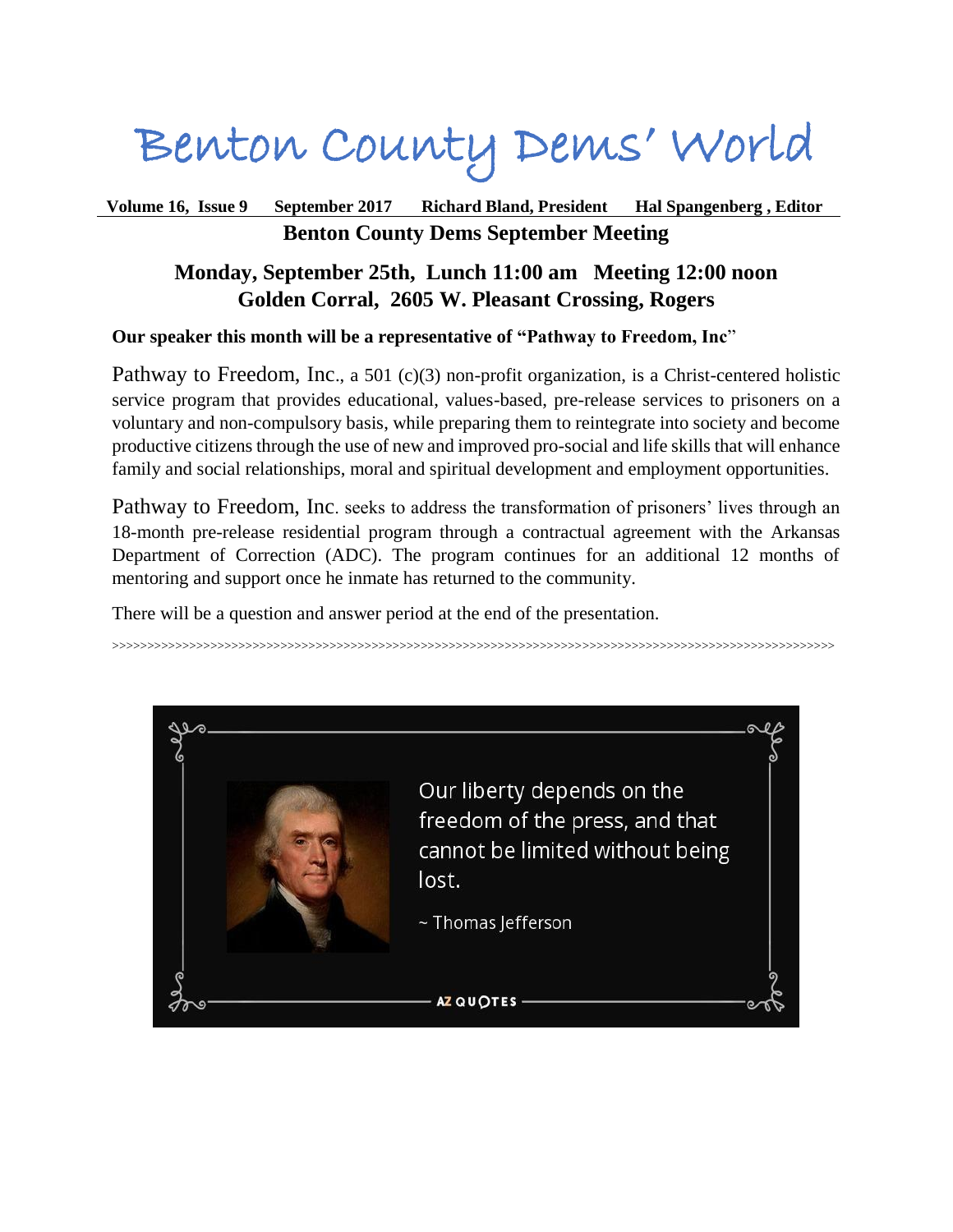# **President's Message**

#### **FAKE NEWS**

A free press has always been a bulwark of American liberty. Politicians have chafed under its scrutiny, but statesman have simultaneously realized its indispensability.

The current resident of the White House, arguably neither a politician nor a statesman, routinely ridicules the press. He has repeatedly called the *New York Times* "failing" and lumped it along with the *Washington Post,* CNN, ABC, and NBC as "fake news." He has called out individual reporters covering his rallies to ridicule them. Part of this seems to grow from extreme sensitivity to any sort of criticism, but the overall pattern appears to be an effort to discredit the credibility of the free press.

A powerful tool in Trump's arsenal is the fact that vast amounts of fake news exists. Every day I see false and misleading stories on social media, many of them from purportedly liberal/progressive sources. Tabloids such as the *National Enquirer* have been around for a long time, but never before has a President quoted one as if it were serious news. One of the necessary difficulties of dealing with a totally free press is that the reader, the consumer, of the information must be discerning. The reader cannot simply put all of the media into a single category and expect to find the same amount of objectivity in all of them.

What can the individual citizen do to counter the recent proliferation of fake news? Quite a bit, actually. For example, when you get a post or message that seems false to you, there are ways to check its accuracy. Snopes.com is my favorite of such tools, but there are others including FactCheck.org,

PolitiFact.com, TruthOrFiction.com, HoaxSlayer.com, and several others. When you find that something has been sent you that is false, notify the sender or block the site of origin.

Another action available to the news/information consumer is to be discerning and support media which have a record for veracity. The amount of really fake news that exists works to undermine the credibility of reputable outlets. Several newspapers, though suffering from circulation losses, have solid reporting. Papers such the *Washington Post, New York Times, and Wall Street Journal* may publish editorials on their opinion pages that I disagree with (especially the latter!), but I find their reporting to be generally accurate. When one of them makes a mistake, it usually quickly retracts the error. There are several such publications that have earned the public's trust. Subscriptions to most of the papers of this caliber can be obtained online, if getting a print edition is not practical for you. I have a digital subscription to the *New York Times* as well as to *Arkansas Times*, the only statewide liberal voice in Arkansas. The magazine world also provides some thoughtful reporting. *The Economist,* while pricey, provides some excellent reporting as do both *The New Yorker* and *The Atlantic.*

The airwaves and cable lines contain a huge amount of fake news, but there, too, are many outlets that can be trusted. National Public Radio provides both accurate reporting and reasoned commentary. Public Broadcasting Service provides the exemplary PBS News Hour on a daily basis. With the commercial broadcast and cable outlets, the viewer must select from the choices with a critical eye, but some sound reporting can be found there as well.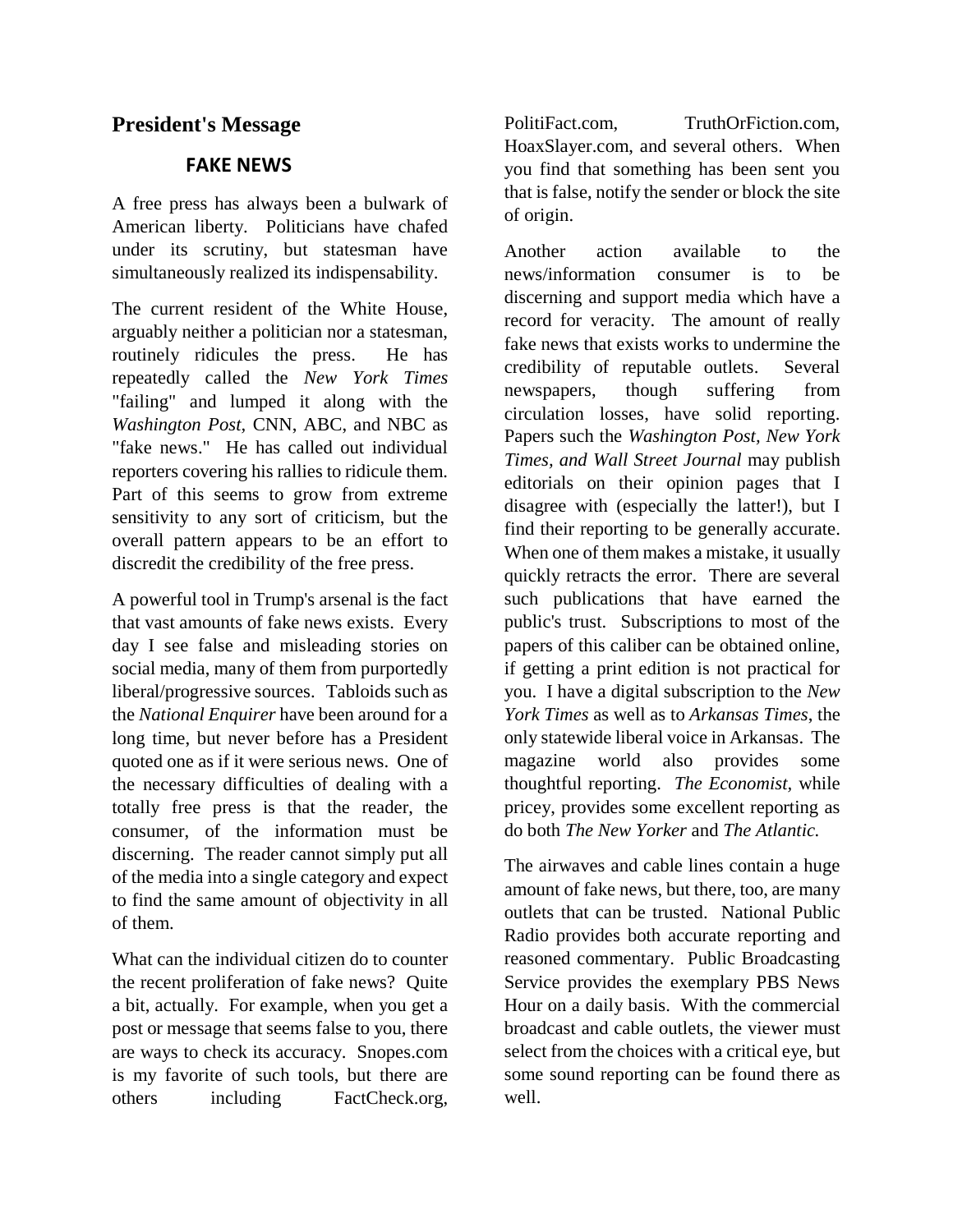The key to good government is an informed citizenry, and in today's world those citizens must take responsibility for keeping themselves accurately informed. Being uninformed is not an option.

**Richard Bland** September 2017 >>>>>>>>>>>>>>>>>>>>>>>>>>>>>>

> BENTON COUNTY DEMS August 28, 2017 General Meeting Golden Corral, Rogers, AR

President Richard Bland called the meeting to order at 12:00. He welcomed several new attendees, guests and visitors.

Rusty Mastricola led us in the pledge of allegiance.

Vice President David Cauldwell introduced our speaker Doug Thompson. Doug has been a political writer, reporter and editor for the NWA Democratic Gazette since 1998. He discussed voting machines and voter fraud and then opened the floor for discussions.

The minutes and treasurer's reports were approved unanimously.

Thurman Metcalf reminded everyone that the Little Flock picnic will be held Sept. 16 from 4:00 to 7:00. He has tickets as well as sponsorships and reminded everyone that the Little Flock picnic is a long standing Democratic tradition in Northwest Arkansas. Please volunteer to help.

Richard reminded everyone we will have a September meeting on the 25th. Sheets were placed on all the tables asking for fund raiser ideas. Everyone was asked to fill them out and return them at the September meeting.

Amy Gillespie who is running for the Bentonville School Board asked for our support in the upcoming election.

Richard and Grimsley Graham announced that they have electronic copies of the "Benton County Guide to Elected Offices" for anyone interested in running for a political office.

Jon Comstock will have a forum on Sept 9 from 12:00-2:00 at the Shewmaker Center on the NWA College campus. The forum "A Soldier in our Mist" discusses everything about statues.

The NWA Gridiron, a political satire presentation, will be held on Oct 6th and 7th at the Rogers Little Theatre. Tickets are available online.

After no further business the meeting was adjourned at 1:09.

#### **Respectfully Submitted, Secretary Betty Cauldwell >>>>>>>>>>>>>>>>>>>>>>>>>>>>>>>>>**

# **Treasurer's Summary August 2017**

| <b>Beginning Balance</b>                                           |          | \$4,546.59 |
|--------------------------------------------------------------------|----------|------------|
| Income                                                             |          |            |
| <b>Blue Bowls</b>                                                  | \$130.46 |            |
| Dues                                                               | \$20.00  |            |
| Total                                                              |          | \$150.46   |
| Expenses                                                           |          |            |
| Little Flock Sponsorship                                           | \$150.00 |            |
| Ad purchase                                                        | \$80.00  |            |
| Total                                                              |          | \$230.00   |
| <b>Ending Balance</b>                                              |          | \$4,467.05 |
| <b>Submitted by Joel Ewing, Treasurer</b>                          |          |            |
| >>>>>>>>>>>>>>>>>>>>>>>>>>><br><b>Amy Gillespie, Candidate for</b> |          |            |

**Bentonville School Board of Education to represent the families of East Bella Vista**.

"I'm running because I care about the students of Bella Vista. I have attended almost every board meeting for the past 3